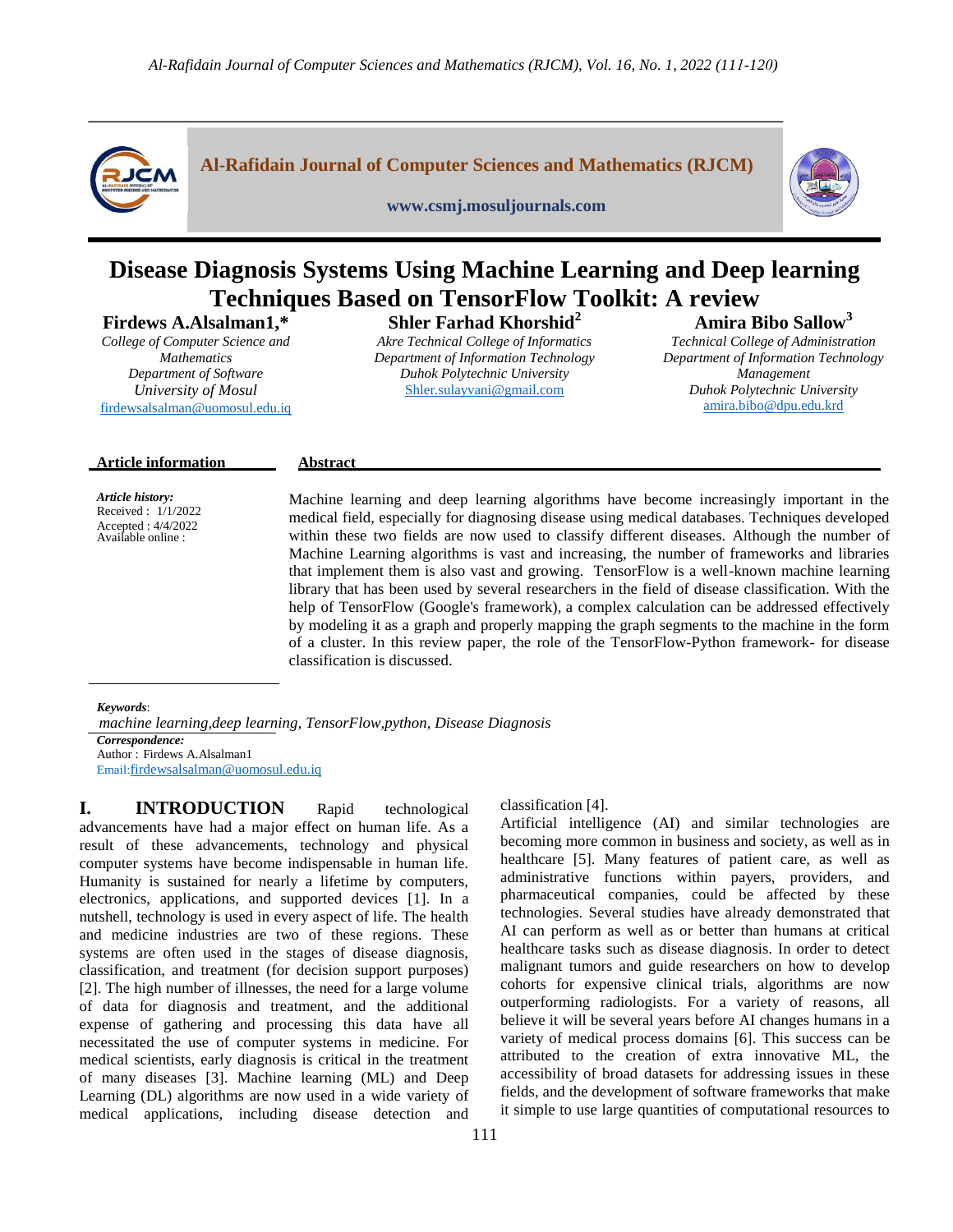train models on these massive datasets [7].

Python's popularity in data science has soared, particularly in terms of easily accessible tools and libraries for free. According to a survey conducted by the authoritative site KDNuggets in May 2018, Python is used by 65.2 percent of the approximately 2000 participants in the category "Top Analytics, Data Science, ML Tools," compared to 52.7 percent for RapidMiner and 48.5 percent for R, its two main competitors. In practice, Python has been the programming language of choice for the data science community over the last three years, with R coming in second [8]. Python's popularity is likely due to its relative ease of use (even for non-computer scientists), vast ecosystem of libraries for every field of data science, and support quick implementations of a large number of scientific algorithms written in C and Fortran via NumPy and SciPy wrappers. TensorFlow, a Googledeveloped library of open-source ML tools that allows you to deploy computation in CPU or GPU, uses graphs flow data. PyTorch is a project that uses the Python programming language and has Facebook's support. Theano is a Python library that supports mathematical expressions with tensioners, and CNTK is a collection of Microsoft resources that are accessible to DL code. Keras is a neural network library. TensorFlow is based on our first-generation method, and it has been simplified and generalized to enable researchers to explore a wider range of ideas with relative ease. TensorFlow supports both large-scale training and inference: for quick training, it efficiently uses hundreds of powerful (GPU-enabled) servers, and for inference, it runs classification model in production on a variety of platforms, from large distributed clusters in a datacenter to running locally on mobile devices. Simultaneously, it is adaptable enough to allow for innovation and research into new machine learning models as well as system-level optimizations [9].

This paper focused on the Tensor flow library it has different features and performance characteristics for disease classification by machine and deep learning algorithms. The remaining part of the review is categorized as follows: Section 2 presents machine learning and deep learning concept in disease classification. Section 3 covers the most popular libraries for machine learning and deep learning. Section 4 covers the related work. The discussion is in section 5. Finally, Section 6 concludes the study.

#### **2. Methods and basic concepts**

#### **a) Machine Learning**

AI can give a machine the ability to reason. AI enhances the intelligence of a machine. ML is a branch of AI research. Several researchers believe that knowledge cannot be produced without learning. Figure 1 illustrates the various forms of ML Techniques. Reinforcement, Evolutionary Learning, Supervised, Unsupervised, Semi-Supervised. ML approaches include deep learning and reinforcement learning. [10].



Figure 1. types of machine learning algorithms [10]

ML algorithms were created and used to analyze medical data sets. ML now recommends a variety of methods for effective data analysis. The digital revolution has provided comparatively low-cost and accessible means for data collection and storage, especially in recent years. Data collection and examination machines are being installed in new and modern hospitals to allow them to collect and share data in big information systems. Medical data sets were observed using ML algorithms [11]. ML now recommends a variety of methods for effective data analysis. The digital revolution has provided comparatively low-cost and accessible means for data collection and storage, especially in recent years. ML is the study of algorithms and mathematical models that computer systems employ to enhance their performance over time on a given task [12]. Several ML algorithms perform exceptionally well in the diagnosis of heart, asthma, liver, malaria, and hepatitis diseases. The Naive Bayes (NB), Logistic Regression (LR), Support Vector Machine (SVM), Decision Tree (DT) Algorithms are commonly used algorithms for disease detection, according to the literature.

### **b) Deep Learning**

Deep learning (DL) is a data modeling technique that is also known as deep machine learning or hierarchical learning. that employs several processing layers to create a high level of abstraction. In recent years, conventional approaches such as rule-based methods, statistical learning methods, and machine learning methods such as SVM, RF, and NB have been used to diagnose disease. With the advent of DL methods, it is now commonly used by researchers all over the world to identify different diseases. DL has demonstrated significant success in a variety of domains by efficiently capturing extensive range dependencies and constructing dense hierarchal features [13], [14]. DL is based on deep neural networks (the term "deep"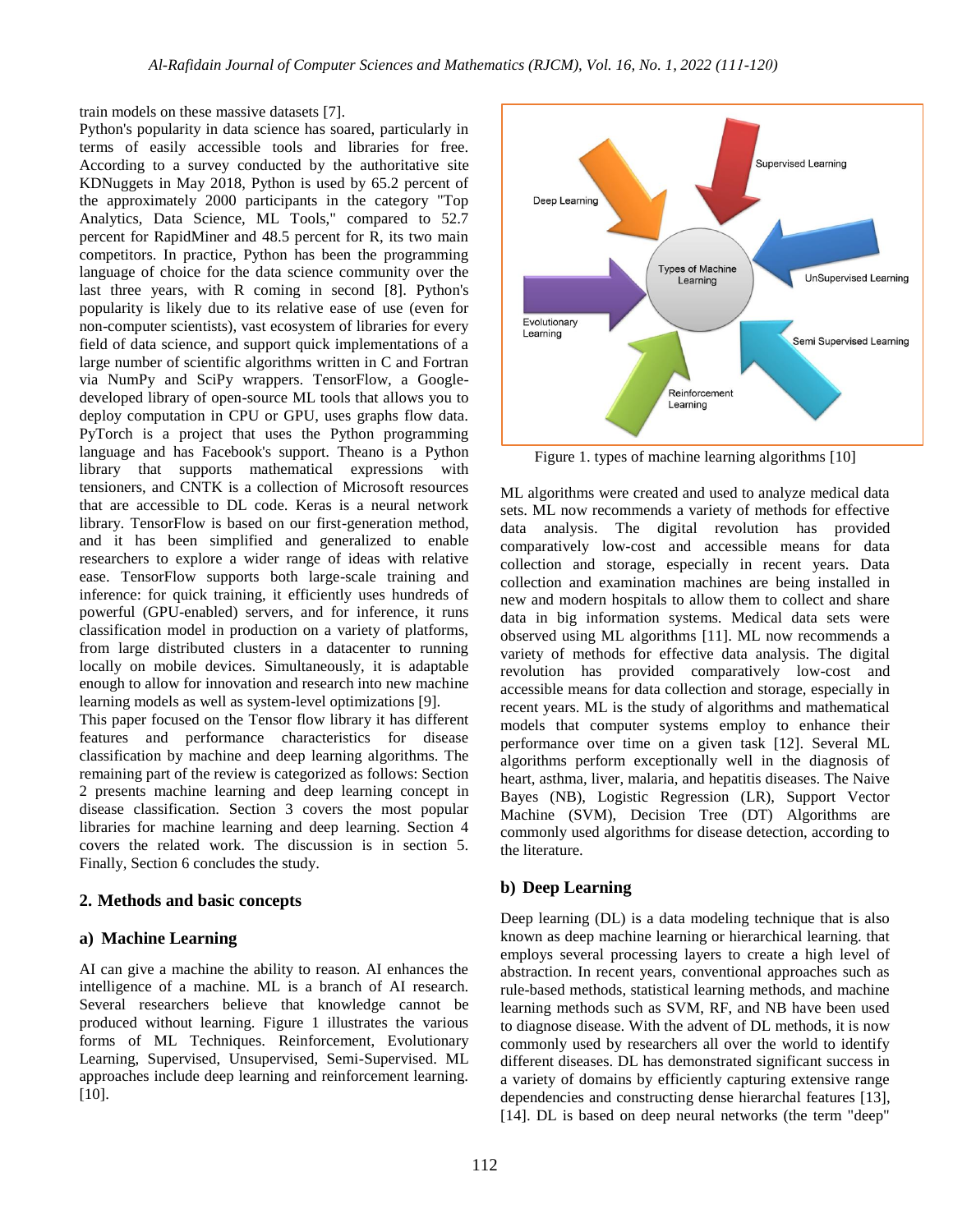refers to networks with more than one hidden layer), which include Convolutional Neural Networks (CNN), Recurrent Neural Networks (RNN). Deep Belief Networks (DBN), Auto-encoder (AE), Artificial Neural Network (ANN), and a) more [1].



Figure 2. (a) ANN with two hidden layers. (b) CNN architecture [12].

Subserping

## **3.Deep Learning and machine learning Frameworks for Disease Diagnosis Systems**

These libraries' DL and ML models are used to train with the aid of data and model parallelism. The following are some of the most well-known outlets for disease diagnosis:

#### **1) TensorFlow**

Conclute

Is a dedicated framework developed by the Google Brain team in 2011 for tasks involving complex numerical calculations [12]. The source code for this method, previously known as DistBelief, was revised, and it became an application-based library. TensorFlow was renamed in 2015, and Google made it open source. This framework has a Python and C++ interface, and it was released in February 2017 as version 1.0 [15]. Simply put, TensorFlow is a library of machine learning and deep neural networks that can be used to solve extremely complex mathematical problems. It can be thought of as a programming method in which the equations are interpreted as a data flow graph, allowing us to write a program first and then run it in a session. TensorFlow has a number of benefits for an application. A C/C++ backend allows it to run faster than pure Python code. TensorFlow

supports parallel computing, both on the CPU and on the GPU [7].

#### **a) a) TensorFlow structure**

The structure of TensorFlow is based on the execution of a data flow graph. The nodes and edges are the two fundamental units in this last one. The first describes a mathematical procedure, while the second identifies tensors, which are multidimensional arrays. The typical use of TensorFlow architecture, as previously stated, is to run a session after the graph has been formed. The graph computations are converted and sent to the appropriate environment for execution on a GPU or CPU by the session [16]. Figure 3 shows a graph from a TensorFlow session.



Figure 3. TensorFlow work example [17]

Z and Y, for example, are tensors. MatMul will be used in the program (which are processes done for tensors Z and Y), then add, and finally add the result to the tensor X. The outgoing tensors of each working travel through the next one until they reach the desired result W. Finally, the software will create a session in which the graph will be run and the results calculated. So, what does a tensor imply? a tensor seems to be a very general entity in mathematics that has its meaning expressed in a vector space, particularly in multilinear algebra and differential geometry. It can be used to identify multisector or applications that are multilinear. A tensor is a multidimensional array that can be zero, one, two, or more dimensions. Table 1 summarizes the data [18]. Tensors give developers the freedom to shape a dataset in any way they want due to the nature of how information stored in images is encoded. This is particularly useful when working with images

Table 1. Tensor Rank [17]

| Dimension  | Mathematical Object   In Code |                                       |
|------------|-------------------------------|---------------------------------------|
| Zero       | Scalar                        |                                       |
| <b>One</b> | Vector                        | [1,2,3,4,]                            |
| Two        | Matrix                        | $[[1,2,3,4,],[1,2,3,4,],[1,2,3,4,],]$ |
| Three      | Tensor                        | $[[[1,2,],],[[1,2,],],[[1,2,],],]$    |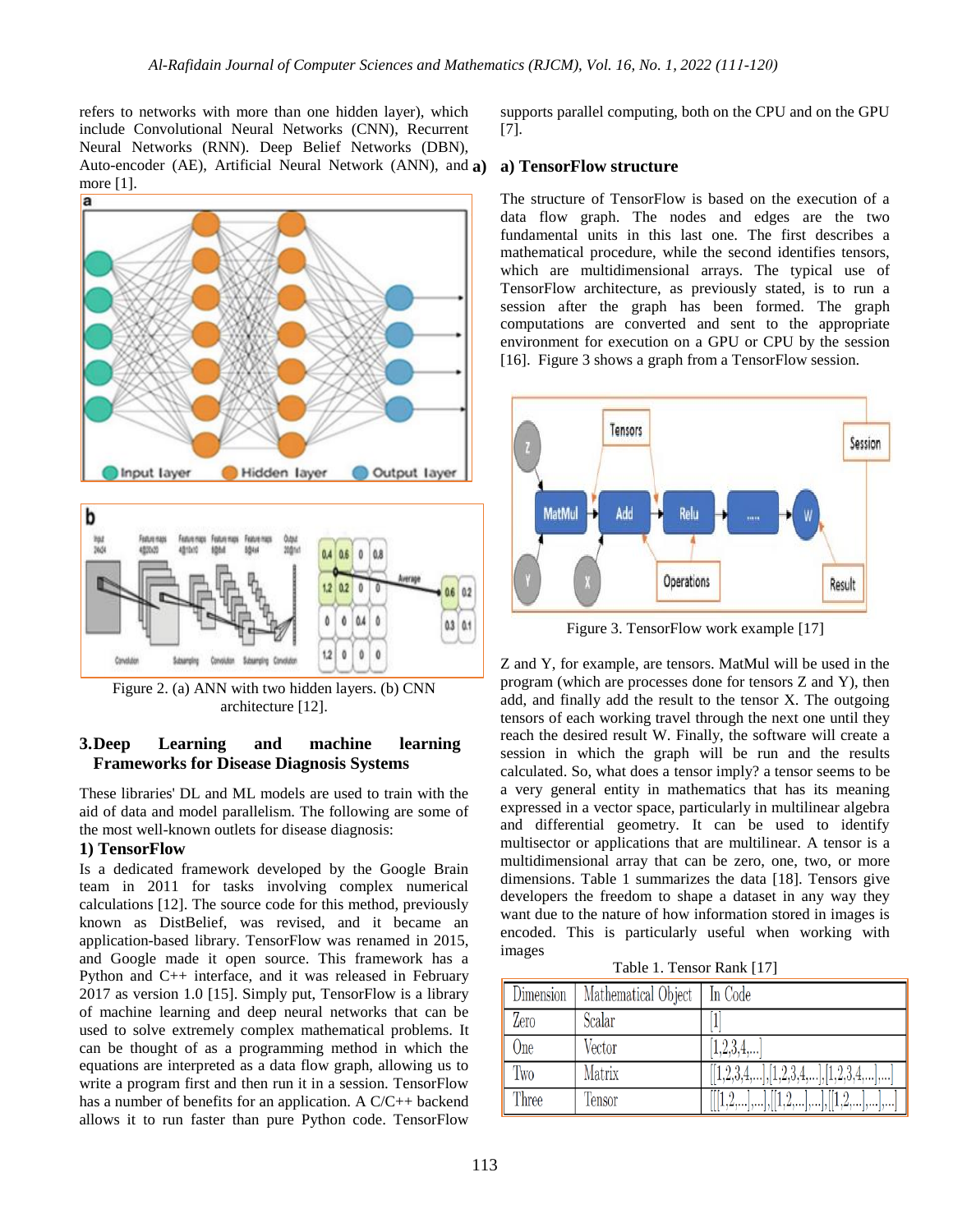## **b)TensorFlow's Structure**

TensorFlow was developed to help in the design and implementation of computational graphs using modern machine learning algorithm and optimization techniques. TensorFlow is compatible with Python, C++, and other programming languages. The TensorFlow library, which contains the Core Execution Framework, will be invoked by the language binding. It permitted programmers to use CPUs, GPUs, desktops, servers, and mobile devices to perform extremely complex calculations. This means that programmers can create their software first and then run it on a variety of computers [19]. There are three main phases in the TensorFlow architecture. The first is data processing, which allows programmers to write code in a variety of programming languages, which TensorFlow then translates into hardware instruction sets for CPU, Android, GPU, and other platforms. The second phase is to layer the model. Third phase train and estimate the model, programmers may use Estimator and the Keras model for training and estimating [20].

## **2) Keras**

It's an open-source library written in the Python programming language. As a foundation, it employs TensorFlow or Theano. For DL -related tasks, it is the most commonly used by researchers. It's a lot easier to use and build complete solutions with it. Despite using both Theano and TensorFlow as a backend, the dimensions of input data must be taken into consideration. It has shown great promise in DL tasks like speech recognition, computer vision, and multimedia, classify a variety of diseases ,among others [1].

## **3) scikit-learn**

is the most common Python library for ML. When working on classification problems, the scikit-learn library offers a handy report that gives you a simple understanding of a model's accuracy based on a variety of metrics. The accuracy, recall, F1-score, and support for each class are displayed using the classification report() feature [21].

## **4. Related Work**

Pandey et. al. [22] used the MIT-BIH arrhythmia patientspecific dataset to classified heartbeats into four types: one regular beat and three irregular beats. As part of the data preprocessing, baseline noise reduction, heartbeat separation (which separates the heartbeats within such a window size of 180 based on R-peak). As result of the data pre-processing, baseline noise removal, heartbeat segmentation (which separates the heartbeats within a window size of 180 based on R-peak), and normalization using Z-score were all performed. For model training and tests, scikit-learn and the TensorFlow computational library of Python are used in all experiments. Random forest (RF), SVM, long short-term memory (LSTM), K-nearest neighbours (K-NN), and ensemble of SVMs were used to classify the data. With an overall accuracy of 94.4 percent, an average accuracy of 97.2 percent, sensitivity of 65.26 percent, specificity of 93.35 percent, precision of 69.11 percent, and an F-score of 66.24 percent, the best result was obtained using an ensemble of SVMs.

Rayavarapu et. al. [23] proposed two common machine learning techniques, Voting Classifier and Deep Neural Network (DNN) Classifier to predict cervical growth. By splitting the dataset into training and testing, classifiers such as LR, DT, NB, RF, K-NN, and SVM may generate class labels for unknown samples. The voting classifier receives the final results and, with the help of the majority, assigns class labels to the data. The Voting classifier and DNN classifier are evaluated using datasets from cytology and biopsies. When comparing the accuracy of Voting Classifier and DNN Classifier on cytology and biopsy, Voting Classifier has the highest accuracy (97–99). The proposed DNN classifier is built using the most recent version of TensorFlow.

Segovia et. al. [24] demonstrated several computer-aided diagnosis (CAD) systems depend on Deep Neural Networks that enhance Alzheimer's and Parkinson's disease diagnosis. In attempt to face the minor sample size issue, they test twodimensional reduction techniques based on Principal Component Analysis and Non-Negative Matrix Factorization (NNMF), respectively. TensorFlow is a good tool for developing CAD frameworks for neurodegenerative disorders, according to the findings. When merged with PCA dimensionality reduction, the proposed DNN-based systems obtained an accuracy for three databases.

Rajpurohit et. al. [25] proposed an automated system for detecting Acute Lymphoblastic Leukemia (ALL) from microscopic blood pictures, which would improve accuracy and allow for early detection. Image processing can be used to process the microscopic blood image and extract the required attributes. The accuracy of the CNN classifier model is 98.33 percent, while the SVM, KNN, and Feed Forward Neural Networks models are 91.4 percent, 94.85 percent, and 94 percent, respectively. They used the TensorFlow architecture to implement CNN and FNN; the network has seven convolutional layers, seven pooling layers, two completely linked layers, and one dropout layer. The developed method improves the accuracy of Acute Lymphoblastic Leukemia diagnosis, making it easier to provide early care to patients.

Johri et. al. [26] proposed two neural network-based models, the VGFR Spectrogram Detector and Voice Impairment Classifier, with the aim of assisting doctors and patients in early detection of Parkinson's disease. The data was collected from the UCI ML Repository and the PhysioNet Database Bank. To identify Parkinson's disease patients based on two signs using VGFR Spectrogram Detector using CNN and Voice Impairment using ANN. On the testing dataset, two modules, gait and speech impairment, were implemented with an accuracy of 88.17 percent and 89.15 percent, respectively.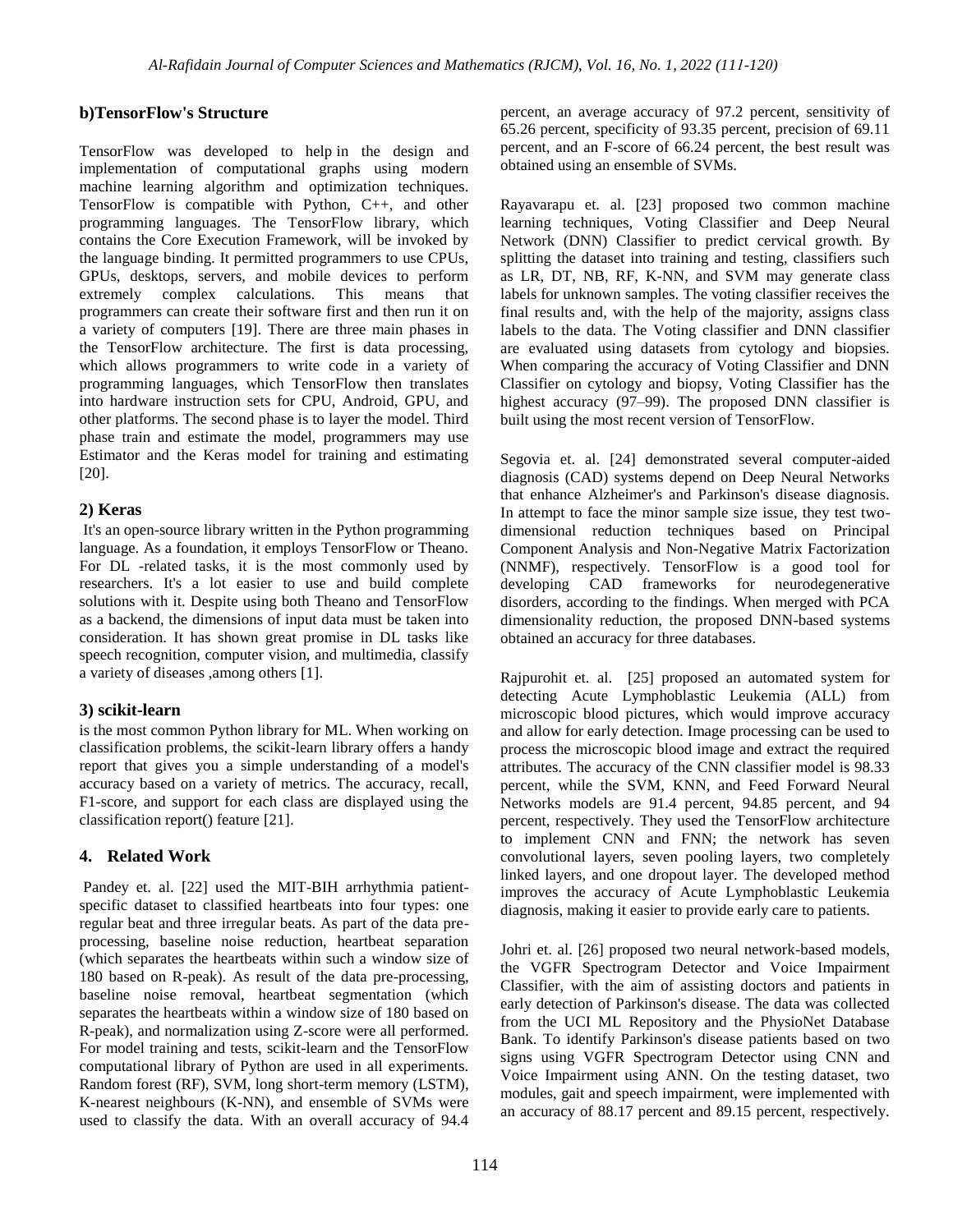the comparison with three major algorithms, SVM, XG Boost, and MLP, found that the proposed model is more efficient and returns better accuracies.

Pash et. al. [27] compared the accuracy levels of various algorithms such as Support Vector Machines (SVM), K-Nearest Neighbor (KNN),, Decision Trees (DT), ANN, and TensorFlow Keras on a heart attack dataset obtained from Kaggle. The researchers analyzed the Kaggle dataset that included attributes related to heart disease such as age, gender, blood pressure, cholesterol, and so on. When using a large dataset, the efficiency and accuracy of algorithms decreases, so they used ANN and Tensor Flow Keras to improve prediction accuracy. The accuracy results were respectively as follows: SVM (81.97%), K-NN (67.2%), Decision Tree (81.97%), and ANN(binary model) (85.24%).

Zhao et. al. [28] presented model based on LR and SVM to classify the Colorectal cancer into abnormal and normal samples. His research could lead to a new approach for developing cancer classification models based on independent factors, demonstrating that risk prediction models that include genetic as well as conventional risk factors can be more useful. Most significantly, the findings show that an integrated model can be used to address the issue of low accuracy and an imbalance between sensitivity and specificity. The results of the logistic regression show that Firmicutes (AUC 0.918), Bacteroidetes (AUC 0.856), BMI  $(AUC 0.777)$ , and age  $(AUC 0.710)$ , as well as their combined factors (AUC 0.942), are successful in detecting CRC. RBF is the most accurate kernel kind, with an accuracy of 90.1 percent when  $k = 5$  and 91.2 percent when  $k = 10$ . This research introduced a new approach for predicting colorectal cancer risk based on independent risk factors.

Yilmaz et. al. [29] proposed ML approaches such as LR, k-NN, SVM, DT, RF, and eXtreme Gradient Boosting (XGBoost) to find binary classification as regular and abnormal cervical cells. XGBoost and k-NN classifiers, among others, provide better performance, with an accuracy of 85 percent. In the second sample, the same dataset is used for a deep learning model focused on CNN. As a result, the training and test datasets have accuracy rates of 99 percent and 93 percent, respectively. Without a label or a function dataset, the CNN model derives its features from raw data. t. It takes 50 epochs in this model to achieve these accuracies in under 20 minutes of computation time.

Gupta et. al. [30] used various machine learning algorithms to predict the tumor stage of colon cancer using the Tumor Aggression Score (TAS) as a prognosis. The performance of various machine learning algorithms was assessed using fivefold cross-validation, which is a powerful method of model validation. When the Tumor Aggression Score was considered as an attribute alongside the standard attributes usually used for TNM stage prediction, the Random Forest model had an F-measure of 0.89. They also discovered that the RF algorithm outperformed all other algorithms for predicting the five-year disease-free survival (DFS), with a precision of about 84 percent and a region under the curve (AUC) of 0.82.

Qanbar et. al. [31] presented deep learning image recognition techniques to diagnose malaria. CNN techniques were used in the research for image classification. Various methods for improving the efficiency of CNN methods for increasing the accuracy rate in the estimation process have been established. The Residual Attention Network is the most widely used of these techniques (RAN). The estimation processes performed using the (RAN deep learning model yielded a 95.79 percent accuracy rate for image classification. The estimation processes performed by the SVM model had an accuracy rate of 83.33 percent. As a result, it is thought that combining the RAN model with deep learning approaches in the diagnosis of malaria produced more successful results. The study concluded that the pretrained CNN methods VGG16, MobilenetV2, Resnet50, and AlexNet have advantages and disadvantages when compared to each other. As a result, VGG16 obtained 95.04 percent, ResNet50 obtained 94.37 percent, MobileNetV2 obtained 93.69 percent, and AlexNet obtained 92.64 percent training accuracy score.

Wanjale et. al. [32] introduced the feedforward neural network, or ANN. When compared to other regression models, it has been found to have excellent results in predicting the severity of Parkinson's disease. They compared ANN to six traditional machine learning models, including DT, RF, SVM, and Multiple Linear Regression. The proposed model comparison shows that ANN is a better ML model for detecting and predicting Parkinson's disease, with precision of 83.56 percent for total UPDRS and 85.135 percent for motor UPDRS, which are the scales for calculating the intensity elaborated further. To implement all of the machine learning models, they used the python AI libraries "Sklearn", "TensorFlow", and "Keras". Finally, the proposed model generates an accuracy of 84.45%.

Iradukunda et. al. [33] presented a suitable model to aid in the accurate detection of malaria. The used dataset came from the National Institute of Health in the United States and consisted of 27,560 images of infected and uninfected red blood cells (RBCs). The Extreme Learning Machine (ELM) model was used to identify and forecast whether a patient was infected with malaria or not using a single hidden layer feedforward neural networks methodology. ELM has been compared to other machine learning methods such as K-NN, SVM, CART, CNN, RF, VGG16, RESNET, and DENSENET, and it has outperformed them all with 99 percent accuracy, 28 seconds cost time, 0.0095 Misclassification Error, and 98 percent precision, demonstrating its effectiveness in the application of malaria cell detection scenarios.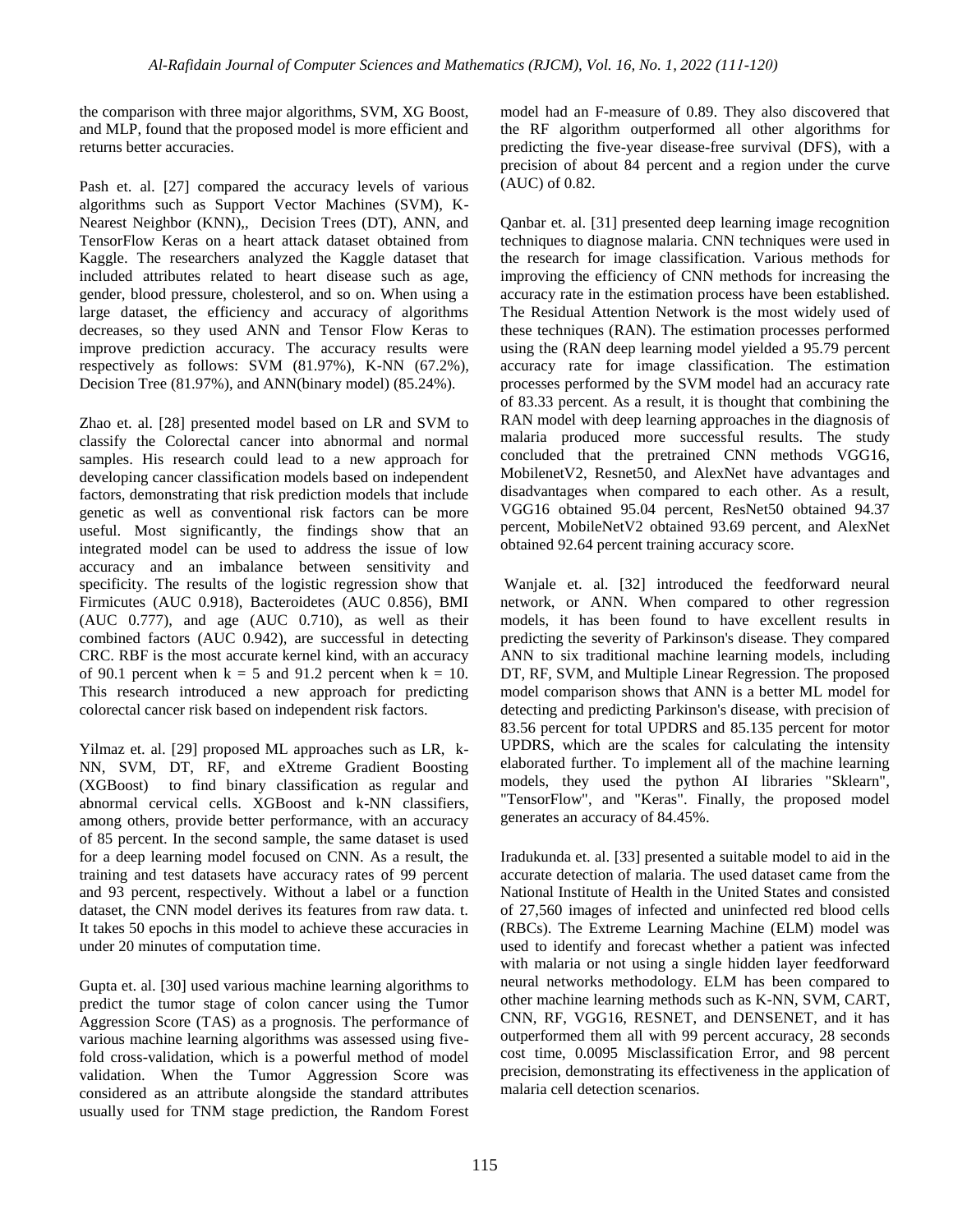Khanam et. al. [34] proposed method that has a high degree of accuracy in predicting diabetes. Using the WEKA method, first preprocessed the data, then tested seven different machine learning algorithms on the PIDD to forecast diabetes, including DT, NB, K-NN, RF, LR, SVM and AB and calculate the performance of each algorithm. With an accuracy rate of around 86 percent for all epochs, the NN with two hidden layers is the most efficient and promising of all the developed models for analyzing diabetes (200, 400, 800). The accuracy of logistic regression (78.8571%), random forest (77.3429%), Naive Bayes (78.2857%) and ANN (88.57%) was discovered.

Jakhar et. al. [35] proposed chest X-ray image reports are used to train a powerful deep machine learning forecasting model for predicting pneumonia in patients. Since deep learning is efficient in image data processing, it makes this task more successful. Deep learning algorithms in Python were used to create an effective model that will aid doctors in detecting this deadly disease. As compared to state-of-the-art machine learning approaches, the proposed system is found to be more effective in prediction, with an average accuracy of 84 percent, which is better than all other classifiers.

Sharma et. al. [36] Presented model for predicting heart disease. Heart disease is one of the main areas where DNN can be used to increase the overall efficiency of heart disease classification. The classification can be done in a number of ways, including KNN, SVM, NB, and RF. The UCI dataset for heart disease have been used to show that Talos Hyperparameter optimization is more effective than other methods. In DNN, Talos optimization is a modern optimization strategy. Other optimizations have a lower accuracy than Talos and provide better accuracy (90.76%). It is tested on datasets related to heart disease in order to determine a successful predictor.

Muthalagu et. al. [37] proposed a method for distinguishing five different types of skin diseases. To improve the diagnostic accuracy of multi-species vaccine uptake, it is important to abandon conventional methods and implement automated methods. Melanoma, Psoriasis, Rosacea, Vitiligo, and Xanthelasma were classified as five forms of skin diseases in this study. Because of the similar effects and symptoms that the patient experiences, this project will benefit a wide segment of society and address the problem of difficulty in recognizing the types of skin diseases to which the human is exposed, and will undoubtedly lead to the early and faster detection of skin diseases. They achieved the five main basics of classifying images using the TensorFlow module and SVM algorithm and predicting the disease each time an image is loaded in the testing system and a training model has been successfully compared the testing image with the trained model and the accurate results.

Salehi et. al. [38] proposed CNN for using MRI images to diagnose and classify Alzheimer's Disease (AD) earlier. With a total of 1512 mild, 2633 regular, and 2480 AD images, the ADNI 3 image class was used. The model performed well when compared to many other related works, with a significant accuracy of 99 percent.

Smaida et. al. [39] introduced a component of deep learning techniques for performing multi-class classification in order to classify eye diseases. They compared three CNN models, CNN, Vgg16, and InceptionV3, in order to assess their output using bagging ensemble in this analysis. In their work, they use Python to deploy a DL convolutional network based on Keras and TensorFlow for image classification. A variety of medical images were used as a data set to identify eye diseases, which included four common diseases: diabetic retinopathy, glaucoma, myopia, and normal vision. It has been shown that using a bagging ensemble produces better predictive performance than classification methods alone.

Ajagbe et. al. [40] proposed using magnetic resonance images (MRI) to classify Alzheimer's disease (AD) images using deep convolutional neural network (DCNN) involving CNN and transfer learning (Visual Geometry Group (VGG)16 and VGG19) and extend the evaluation metrics because the weaknesses and ability of algorithms cannot be exposed by a few metrics. Neurologists classify Alzheimer's disease images into four categories, and the findings are evaluated using a variety of metrics. For the test, six metrics were used: accuracy, area under curve (AUC), F1-score, precision, recall, and computational time. In three of the categories, VGG-19 was the best, CNN was the best in two, and VGG-16 was the best in one.

Kundaram et. al. [41] suggested the use of magnetic resonance imaging (MRI) samples to train a DCNN for Alzheimer's disease classification. The suggested approach divides There are three types of Alzheimer's disease (AD), moderate cognitive impairment (MCI), and normal regulation (NC). To model DCNN, researchers used Spyder tools from the Anaconda package, which includes the Keras library and the TensorFlow backend on GPU. In comparison to other tests, the ADNI dataset and performance classification result showed 98.57 percent accuracy. Their framework also allows us to extend this technique to predict disease stages at a higher level.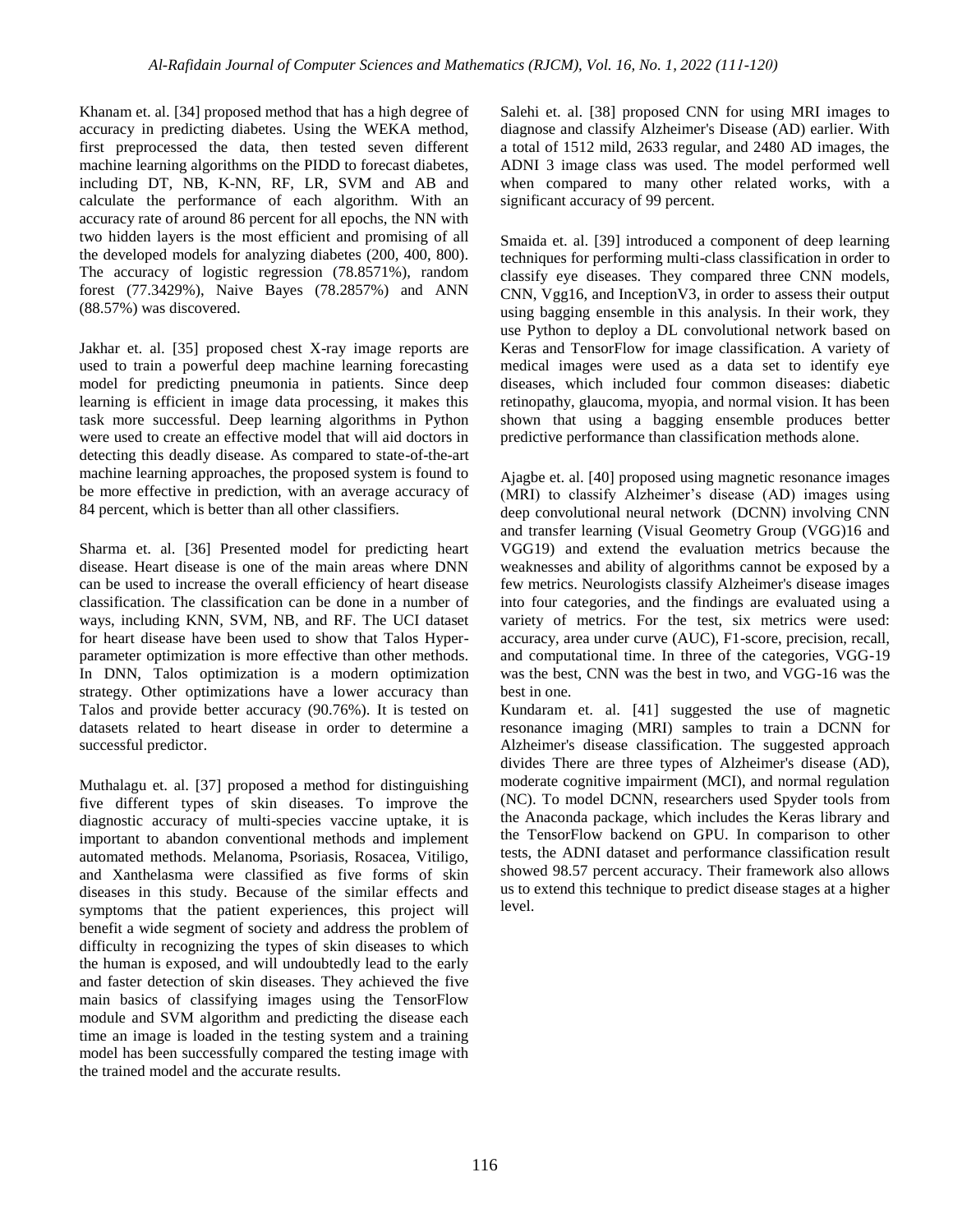| # $R$  | Year | <b>Dataset</b>                                                                                             | Focused<br>Disease(s)                            | Methods used                                                                         | Framework                                   | Result                                                                                                                  |
|--------|------|------------------------------------------------------------------------------------------------------------|--------------------------------------------------|--------------------------------------------------------------------------------------|---------------------------------------------|-------------------------------------------------------------------------------------------------------------------------|
| $[23]$ | 2018 | Cervical cancer<br>dataset                                                                                 | Cervical<br>Cancer                               | Voting classifier<br><b>DNN</b>                                                      | TensorFlow                                  | Cytology (voting<br>classifier): 97%<br>Biopsy (voting<br>classifier): 99%                                              |
| $[24]$ | 2018 | Tc-ECD SPECT<br>database<br><b>DaTSCAN</b><br>database<br>F-DMFP-PET<br>database<br>8F-FDG-PET<br>database | Alzheimer's<br>disease<br>Parkinson's<br>disease | <b>DNN</b><br>NB<br>DT<br><b>SVM</b>                                                 | TensorFlow                                  | mTc-ECD SPECT<br>(DNN): 83.51%<br>DaTSCAN (SVM):<br>91.53%<br>F-DMFP-PET (DNN):<br>70.11%<br>F-FDG-PET (DNN):<br>96.16% |
| $[25]$ | 2018 | images from<br><b>IDB1</b> dataset                                                                         | Acute<br>Lymphoblastic<br>Leukemia               | <b>CNN</b><br><b>SVM</b><br>$K-NN$<br>Feed forward NN                                | TensorFlow                                  | 98.33%<br>91.4%<br>94.85%<br>94%                                                                                        |
| $[35]$ | 2018 | X-Ray images                                                                                               | Pneumonia<br>diseases                            | <b>DCNN</b><br><b>SVM</b><br>RF<br>DT<br>$\rm LR$<br>NB                              | Keras                                       | 84%<br>76%<br>82%<br>77%<br>77%<br>72%                                                                                  |
| $[26]$ | 2019 | <b>VGFR Dataset</b><br>Voice<br>Impairment<br>Dataset                                                      | Parkinson<br>Disease                             | <b>ANN</b><br><b>CNN</b><br><b>SVM</b><br><b>XG BOOST</b><br><b>MLP</b>              | TensorFlow<br>Keras library                 | VGFR dataset (ANN):<br>89.15%<br>(MLP): 87.79%<br>Voice Impairment<br>dataset (MLP): 85.60%                             |
| $[28]$ | 2019 | Dataset from<br>NCBI website                                                                               | colorectal<br>cancer                             | $LR+RF$<br>$LR+SVM$<br>LR+ANN<br>$LR+K-NN$<br>$LR+NB$                                | TensorFlow                                  | 87.3%<br>90.1%<br>88.4%<br>84.5%<br>80.7%                                                                               |
| $[30]$ | 2019 | Data from Chang<br><b>Gung Memorial</b><br>Hospital,                                                       | <b>Colon Cancer</b>                              | RF<br><b>SVM</b><br>LR<br><b>MLP</b><br>K-NN<br><b>Adaptive Boosting</b>             | Scikit-learn<br>TensorFlow                  | RF: 84%                                                                                                                 |
| $[31]$ | 2019 | Malaria Cell<br><b>Images Dataset</b>                                                                      | Malaria<br><b>Diseases</b>                       | <b>RAN</b><br>VGG16 Mobile<br>NetV2<br>ResNet 50<br>AlexNet<br><b>SVM</b>            | TensorFlow, Keras<br>scikit-learn libraries | 95.51%<br>94.94%<br>50.00%<br>78.16%<br>93.55%<br>83.30%                                                                |
| $[33]$ | 2019 | blood cell (RBC)<br>images from<br>National Institute<br>of Health in<br><b>USA</b>                        | Malaria<br>Disease                               | <b>SVM</b><br><b>K-NN CART</b><br>RF<br>CNN VGG16<br><b>RESNET</b><br><b>DENSENE</b> | Keras<br>TensorFlow                         | ELM: 99%                                                                                                                |

# Table 2. Summary of Review Papers Based on Disease Diagnosis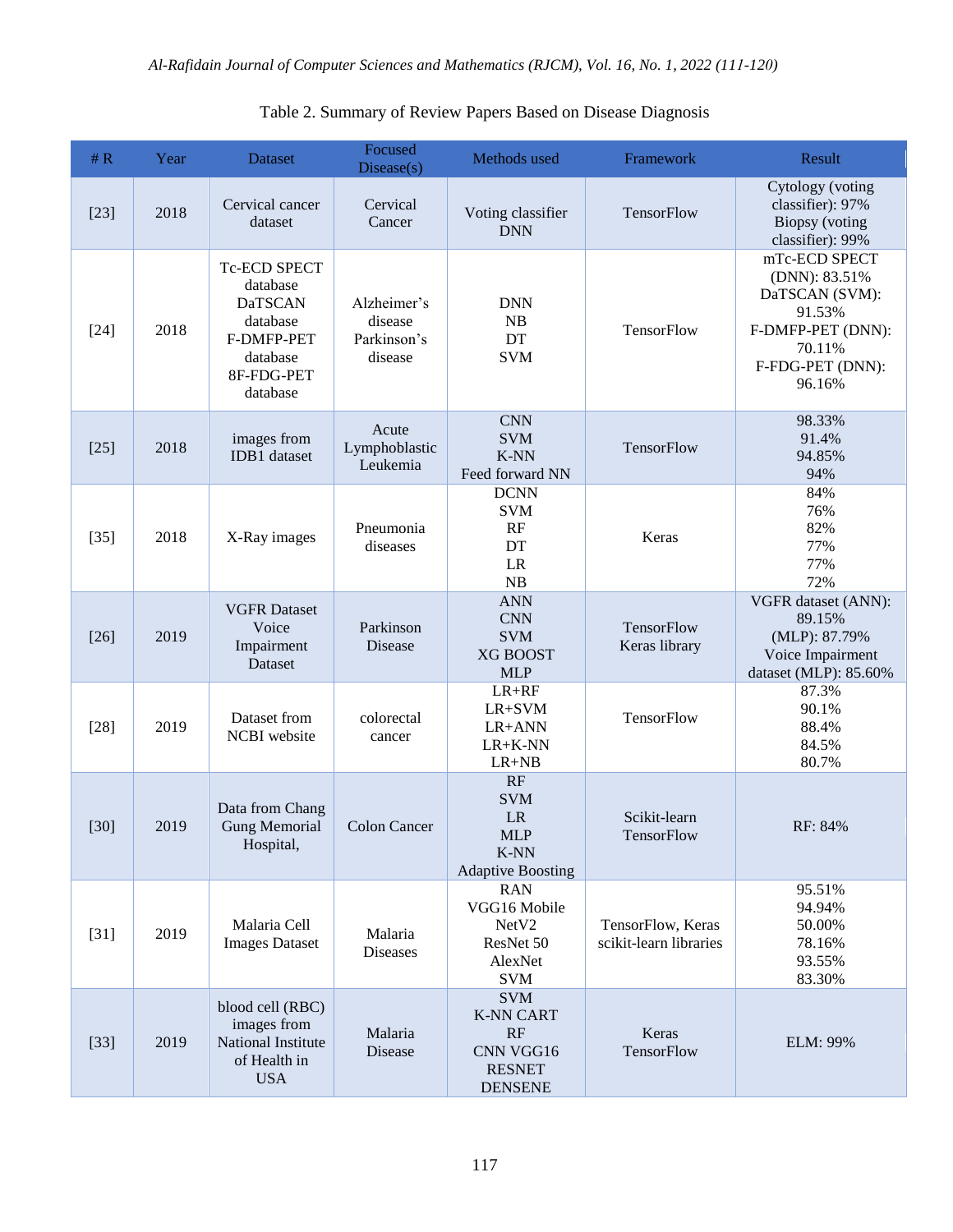| # $R$  | Year | <b>Dataset</b>                                     | Focused<br>Disease(s)         | Methods used                                                                         | Framework                                       | Result                                                   |
|--------|------|----------------------------------------------------|-------------------------------|--------------------------------------------------------------------------------------|-------------------------------------------------|----------------------------------------------------------|
| $[22]$ | 2020 | $MIT-BIH$<br>arrhythmia<br>datasets                | Cardiovascular<br>disease     | <b>Ensemble SVM</b><br><b>SVM</b><br>RF<br>K-NN<br><b>LSTM</b>                       | scikit-learn<br>TensorFlow                      | 94.40%<br>90.09%<br>93.45%<br>72.56%<br>92.16%           |
| $[27]$ | 2020 | dataset from<br>Kaggle                             | Cardiovascular<br>disease     | <b>SVM</b><br>K-NN<br><b>DT</b><br><b>ANN</b>                                        | TensorFlow<br>Keras library                     | 81.97%<br>67.2%<br>81.97%<br>85.24%                      |
| $[29]$ | 2020 | images from<br>Herlev dataset                      | Cervical<br>cancer            | LR<br>$K-NN$<br><b>SVM</b><br>NB<br>DT<br>RF<br><b>XGBoost</b><br><b>CNN</b>         | scikit-learn and<br>Keras library<br>TensorFlow | 83%<br>85%<br>83%<br>80%<br>80%<br>83%<br>85%<br>99%     |
| $[32]$ | 2020 | from the UCI-<br>Machine<br>Learning<br>repository | Parkinson's<br><b>Disease</b> | <b>ANN</b><br><b>DT</b><br>RF<br><b>SVM</b><br>Multi linear model                    | <b>Sklearn TensorFlow</b><br>"Keras             | ANN: 84.45%                                              |
| $[36]$ | 2020 | <b>Heart Disease</b><br><b>UCI</b> dataset         | <b>Heart Diseases</b>         | LR<br>K-NN<br><b>SVM</b><br>NB<br>Talos<br>RF                                        | Keras                                           | 85.25%<br>90.16%<br>81.97%<br>85.25%<br>90.78%<br>85.15% |
| $[38]$ | 2020 | <b>OASIS</b> dataset                               | Alzheimer<br><b>Disease</b>   | <b>CNN</b>                                                                           | TensorFlow                                      | 99%                                                      |
| $[39]$ | 2020 | Dataset from<br>Kaggle                             | <b>Eye Disease</b>            | <b>CNN</b><br>VGG16<br>Inception V3                                                  | Keras<br>TensorFlow                             | 71.57%<br>83.86%<br>87.71%                               |
| $[34]$ | 2021 | Pima Indian<br>Diabetes (PID)<br>dataset           | <b>Diabetes</b><br>Disease    | LR<br>$K-NN$<br><b>SVM</b><br>NB<br>DT<br>RF<br>$\mathbf{A}\mathbf{B}$<br><b>ANN</b> | Keras<br>TensorFlow                             | ANN: 88.57%                                              |
| $[37]$ | 2021 | Images from<br>Dermnet,<br>DermWeb                 | Skin Disease                  | <b>SVM</b>                                                                           | Keras<br>TensorFlow                             | 91%                                                      |
| $[40]$ | 2021 | Medical Image<br>from Kaggle                       | Alzheimer<br>Disease          | <b>CNN</b><br>$VGG-16$<br>$VGG-19$                                                   | Keras<br>TensorFlow                             | 71%<br>77%<br>77%                                        |
| $[41]$ | 2021 | dataset<br>neuroimaging<br>initiative (ADNI)       | Alzheimer<br>Disease          | <b>DCNN</b>                                                                          | Keras<br>TensorFlow                             | 98.57%                                                   |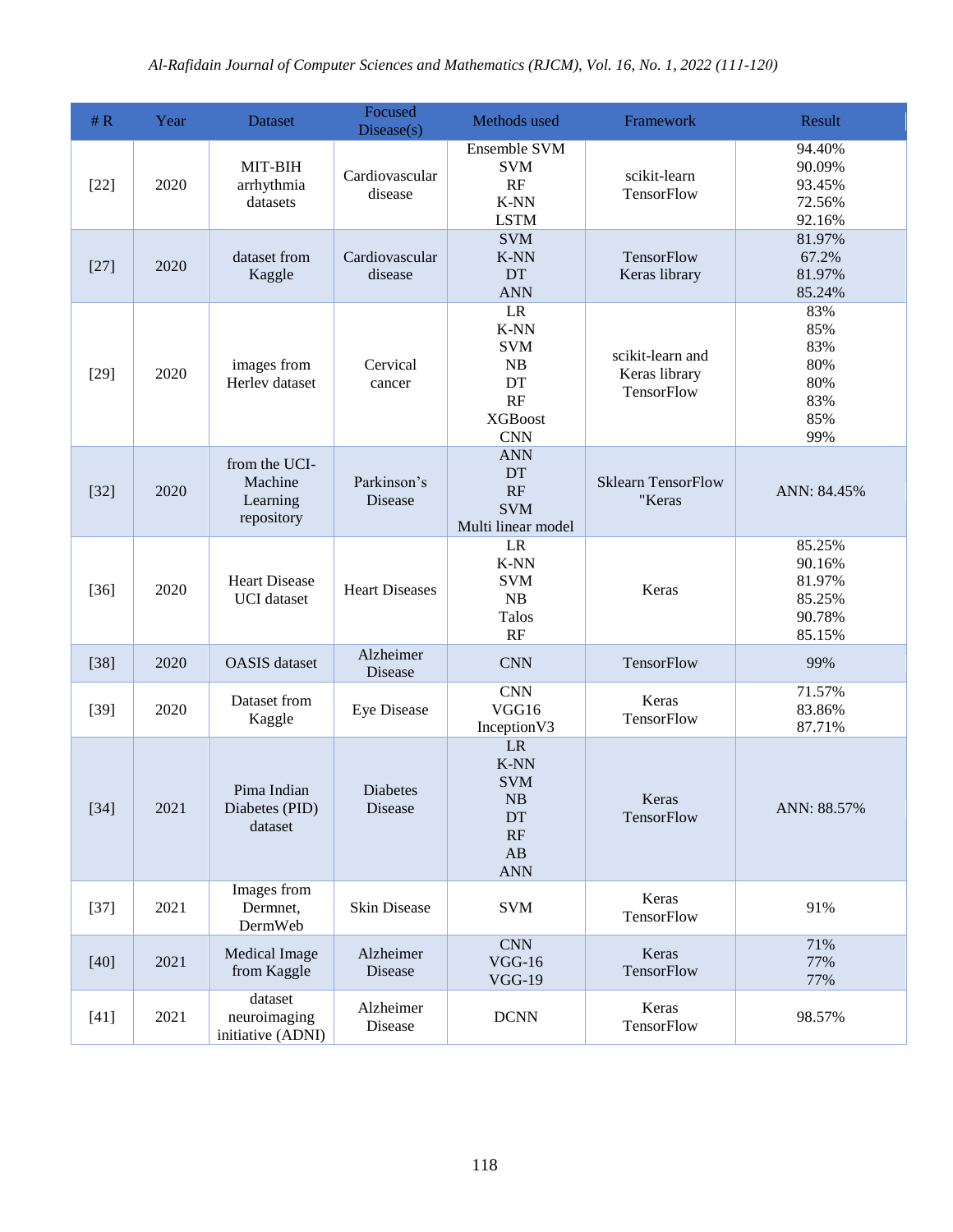#### **5. Comparison and discussion**

The table above compares various machine learning and deep learning methods for disease classification across various datasets. It can be noted that most works have been done on the detection of different diseases. For some parameters, such as accuracy, all classifiers produce good results. All of the models had an accuracy of more than 70%. For the purpose of disease classification, "Machine Learning" and "Deep Learning" algorithms with TensorFlow, Keras, and Scikitlearn libraries were utilized. From the findings we noted that CNN has been used for classification and yielded a high accuracy of over 99% in several works. TensorFlow and Keras have large communities, whereas scikit-learn has a very small community. It should also be mentioned that TensorFlow has the best documentation, which is intuitive for usage.

## **6. Conclusion**

In summary, different research papers were reviewed based on disease detection and classification using various Machine Learning and Deep Learning algorithms to categorize subjects as normal or suspicious based on a variety of symptoms, which depicted a good prediction by using a TensorFlow. The accuracy figures of Convolutional Neural Networks, for classifying Alzheimer's Disease, were high (99%). These results were found to be better than all other classifiers, which used TensorFlow to develop the classification model. In a single machine, researchers prefer the TensorFlow model, as it is more flexible and makes better memory usage.

#### **References**

- [1] S. Sanchez, H. Romero, and A. Morales, "A review: Comparison of performance metrics of pretrained models for object detection using the TensorFlow framework," in IOP Conference Series: Materials Science and Engineering, 2020, vol. 844, no. 1, p. 012024: IOP Publishing.
- [2] M. Hon and N. M. Khan, "Towards Alzheimer's disease classification through transfer learning," in 2017 IEEE International conference on bioinformatics and biomedicine (BIBM), 2017, pp. 1166-1169: IEEE.
- [3] S. Akyeramfo-Sam, A. A. Philip, D. Yeboah, N. C. Nartey, I. K. J. I. J. o. I. T. Nti, and C. Science, "A Web-Based Skin Disease Diagnosis Using Convolutional Neural Networks," 2019.
- [4] W. Wang, J. Lee, F. Harrou, and Y. J. I. A. Sun, "Early detection of Parkinson's disease using deep learning and machine learning," vol. 8, pp. 147635-147646, 2020.
- [5] L. Zou et al., "A technical review of convolutional neural networkbased mammographic breast cancer diagnosis," vol. 2019, 2019.
- [6] T. Davenport and R. J. F. h. j. Kalakota, "The potential for artificial intelligence in healthcare," vol. 6, no. 2, p. 94, 2019.
- [7] M. Abadi et al., "Tensorflow: A system for large-scale machine learning," in 12th {USENIX} symposium on operating systems design and implementation ({OSDI} 16), 2016, pp. 265-283.
- [8] I. Stančin and A. Jović, "An overview and comparison of free Python libraries for data mining and big data analysis," in 2019 42nd International Convention on Information and Communication

Technology, Electronics and Microelectronics (MIPRO), 2019, pp. 977- 982: IEEE.

- [9] R. Al-Rfou et al., "Theano: A Python framework for fast computation of mathematical expressions," p. arXiv: 1605.02688, 2016.
- [10] M. Fatima, M. J. J. o. I. L. S. Pasha, and Applications, "Survey of machine learning algorithms for disease diagnostic," vol. 9, no. 01, p. 1, 2017.
- [11] M. Usama, B. Ahmad, W. Xiao, M. S. Hossain, G. J. C. m. Muhammad, and p. i. biomedicine, "Self-attention based recurrent convolutional neural network for disease prediction using healthcare data," vol. 190, p. 105191, 2020.
- [12] K. Seetala, W. Birdsong, and Y. B. Reddy, "Image classification using tensorflow," in 16th International Conference on Information Technology-New Generations (ITNG 2019), 2019, pp. 485-488: Springer.
- [13] K. Muhammad, S. Khan, J. Del Ser, V. H. C. J. I. T. o. N. N. de Albuquerque, and L. Systems, "Deep learning for multigrade brain tumor classification in smart healthcare systems: A prospective survey," 2020.
- [14] M. W. Nadeem et al., "Brain tumor analysis empowered with deep learning: A review, taxonomy, and future challenges," vol. 10, no. 2, p. 118, 2020.
- [15] M. Abadi et al., "Tensorflow: Large-scale machine learning on heterogeneous distributed systems," 2016.
- [16] G. Zaccone, Getting started with TensorFlow. Packt Publishing Ltd, 2016.
- [17] H. Benbrahim, H. Hachimi, A. J. S. C. P. Amine, and Experience, "Deep Convolutional Neural Network with TensorFlow and Keras to Classify Skin Cancer Images," vol. 21, no. 3, pp. 379-390, 2020.
- [18] R. Bonnin, Building Machine Learning Projects with TensorFlow. Packt Publishing Ltd, 2016.
- [19] P. J. a. p. a. Goldsborough, "A tour of tensorflow," 2016.
- [20] G. Zaccone, M. R. Karim, and A. Menshawy, Deep learning with TensorFlow. Packt Publishing Ltd, 2017.
- [21] R. Changala, D. R. J. A. J. o. E. Rao, and A. Sciences, "Development of Predictive Model for Medical Domains to Predict Chronic Diseases (Diabetes) using Machine Learning Algorithms and Classification Techniques," 2019.
- [22] S. K. Pandey, R. R. Janghel, and V. J. P. C. S. Vani, "Patient Specific Machine Learning Models for ECG Signal Classification," vol. 167, pp. 2181-2190, 2020.
- [23] K. Rayavarapu and K. K. Krishna, "Prediction of Cervical Cancer using Voting and DNN Classifiers," in 2018 International Conference on Current Trends towards Converging Technologies (ICCTCT), 2018, pp. 1-5: IEEE.
- [24] F. Segovia, J. Górriz, J. Ramírez, F. J. Martínez-Murcia, and M. J. L. J. o. t. I. García-Pérez, "Using deep neural networks along with dimensionality reduction techniques to assist the diagnosis of neurodegenerative disorders," vol. 26, no. 6, pp. 618-628, 2018.
- [25] S. Rajpurohit, S. Patil, N. Choudhary, S. Gavasane, and P. Kosamkar, "Identification of acute lymphoblastic leukemia in microscopic blood image using image processing and machine learning algorithms," in 2018 International Conference on Advances in Computing, Communications and Informatics (ICACCI), 2018, pp. 2359-2363: IEEE.
- [26] A. Johri and A. Tripathi, "Parkinson disease detection using deep neural networks," in 2019 Twelfth International Conference on Contemporary Computing (IC3), 2019, pp. 1-4: IEEE.
- [27] S. N. Pasha, D. Ramesh, S. Mohmmad, and A. Harshavardhan, 'Cardiovascular disease prediction using deep learning techniques," in IOP Conference Series: Materials Science and Engineering, 2020, vol. 981, no. 2, p. 022006: IOP Publishing.
- [28] D. Zhao et al., "A reliable method for colorectal cancer prediction based on feature selection and support vector machine," vol. 57, no. 4, pp. 901-912, 2019.